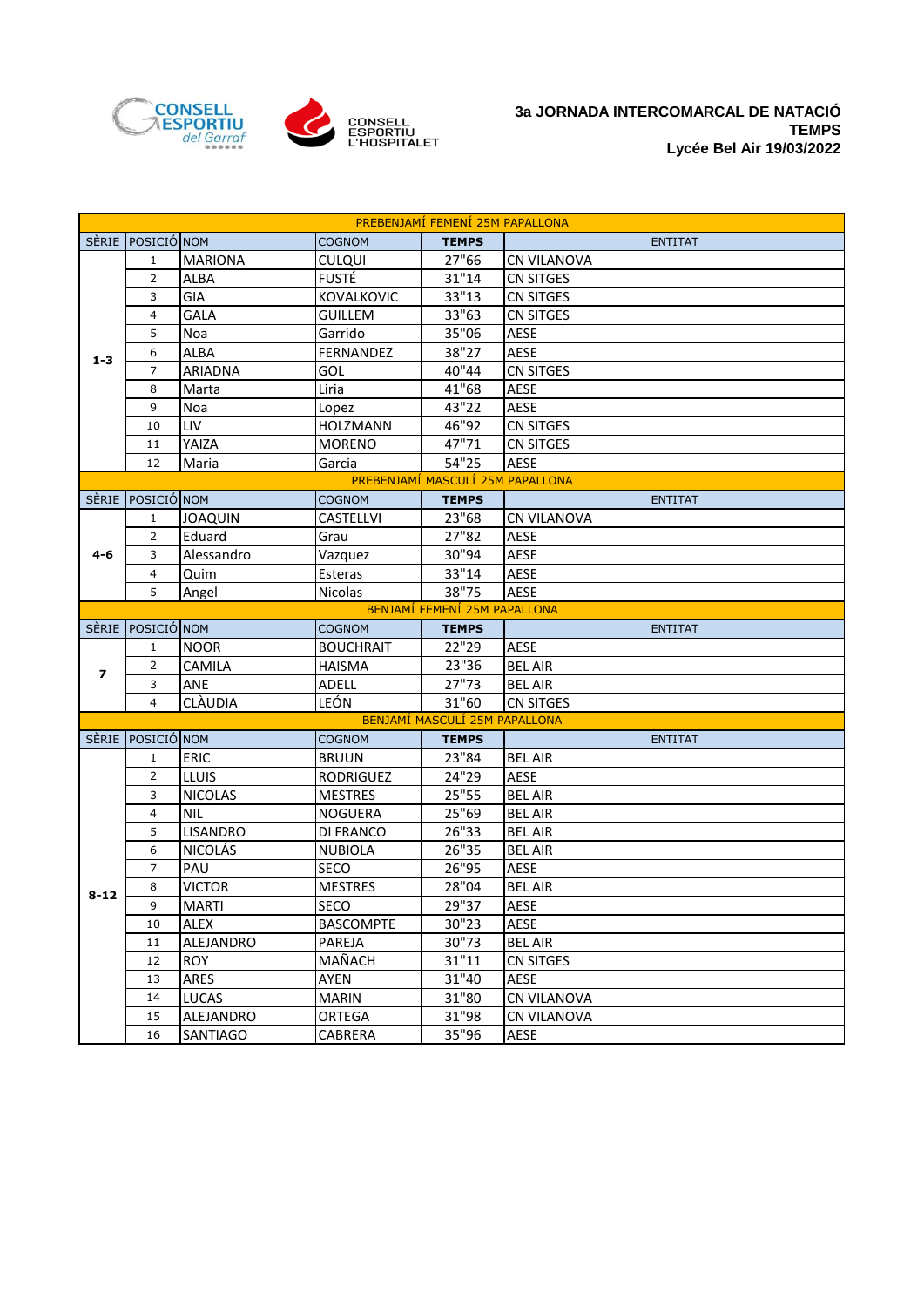| PREBENJAMI FEMENI 25M LLIURE                           |                   |                         |                  |                                    |                                   |  |
|--------------------------------------------------------|-------------------|-------------------------|------------------|------------------------------------|-----------------------------------|--|
|                                                        | SÈRIE POSICIÓ NOM |                         | <b>COGNOM</b>    | <b>TEMPS</b>                       | <b>ENTITAT</b>                    |  |
| $13 - 16$                                              | 1                 | <b>MARIONA</b>          | <b>CULQUI</b>    | 22"61                              | <b>CN VILANOVA</b>                |  |
|                                                        | 2                 | <b>ALBA</b>             | <b>FUSTÉ</b>     | 23"57                              | <b>CN SITGES</b>                  |  |
|                                                        | 3                 | GIA                     | KOVALKOVIC       | 26"88                              | <b>CN SITGES</b>                  |  |
|                                                        | $\overline{4}$    | GALA                    | <b>GUILLEM</b>   | 27"32                              | <b>CN SITGES</b>                  |  |
|                                                        | 5                 | ARIADNA                 | GOL              | 29"09                              | <b>CN SITGES</b>                  |  |
|                                                        | 6                 | ALBA                    | FERNANDEZ        | 29"53                              | <b>AESE</b>                       |  |
|                                                        | $\overline{7}$    | Marta                   | Liria            | 31"82                              | <b>AESE</b>                       |  |
|                                                        | 8                 | Noa                     | Garrido          | 31"92                              | <b>AESE</b>                       |  |
|                                                        | 9                 | <b>NEUS</b>             | <b>MASSANA</b>   | 33"58                              | <b>BEL AIR</b>                    |  |
|                                                        | 10                | <b>LUA</b>              | <b>AYEN</b>      | 35"78                              | AESE                              |  |
|                                                        | 11                | Maria                   | Garcia           | 37"88                              | <b>AESE</b>                       |  |
|                                                        | 12                | YAIZA                   | <b>MORENO</b>    | 39"40                              | <b>CN SITGES</b>                  |  |
|                                                        | 13                | LIV                     | <b>HOLZMANN</b>  | 39"81                              | CN SITGES                         |  |
|                                                        | 14                | Noa                     | Lopez            | 39"92                              | <b>AESE</b>                       |  |
|                                                        |                   |                         |                  | PREBENJAMÍ MASCULÍ 25M LLIURE      |                                   |  |
| <b>SERIE</b>                                           | POSICIÓ NOM       |                         | <b>COGNOM</b>    | <b>TEMPS</b>                       | <b>ENTITAT</b>                    |  |
|                                                        | 1                 | <b>JOAQUIN</b>          | <b>CASTELLVI</b> | 20"09                              | <b>CN VILANOVA</b>                |  |
|                                                        | $\overline{2}$    | Eduard                  | Grau             | 20"12                              | <b>AESE</b>                       |  |
| $17 - 19$                                              | 3                 | Quim                    | Esteras          | 22"24                              | <b>AESE</b>                       |  |
|                                                        | 4                 | Alessandro              | Vazquez          | 23"73                              | <b>AESE</b>                       |  |
|                                                        | 5                 | Angel                   | Nicolas          | 31"55                              | <b>AESE</b>                       |  |
|                                                        | 6                 | <b>ELIOT</b>            | LÓPEZ            | 32"33                              | <b>BEL AIR</b>                    |  |
|                                                        |                   |                         |                  | BENJAMÍ FEMENÍ 25M LLIURE          |                                   |  |
| <b>SERIE</b>                                           | POSICIÓ NOM       |                         | <b>COGNOM</b>    | <b>TEMPS</b>                       | <b>ENTITAT</b>                    |  |
|                                                        | $\mathbf{1}$      | CAMILA                  | <b>HAISMA</b>    | 17"40                              | <b>BEL AIR</b>                    |  |
|                                                        | $\overline{2}$    | <b>NOOR</b>             | <b>BOUCHRAIT</b> | 18"89                              | <b>AESE</b>                       |  |
| $20 - 21$                                              | 3                 | <b>ONA</b>              | <b>BAS</b>       | 21"03                              | <b>BEL AIR</b>                    |  |
|                                                        | $\overline{4}$    | ANE                     | ADELL            | 22"84                              | <b>BEL AIR</b>                    |  |
|                                                        | 5                 | CLÀUDIA                 | LEÓN             | 30"58                              | <b>CN SITGES</b>                  |  |
|                                                        |                   |                         |                  | BENJAMÍ MASCULÍ 25M LLIURE         |                                   |  |
|                                                        | SÈRIE POSICIÓ NOM |                         | <b>COGNOM</b>    | <b>TEMPS</b>                       | <b>ENTITAT</b>                    |  |
|                                                        | $\mathbf{1}$      | <b>ERIC</b>             | <b>BRUUN</b>     | 17"61                              | <b>BEL AIR</b>                    |  |
|                                                        | 2                 | <b>LLUIS</b>            | <b>RODRIGUEZ</b> | 18"97                              | <b>AESE</b>                       |  |
|                                                        | 3                 | <b>NIL</b>              | <b>NOGUERA</b>   | 19"14                              | <b>BEL AIR</b>                    |  |
|                                                        | 4                 | <b>LISANDRO</b>         | DI FRANCO        | 19"34                              | <b>BEL AIR</b>                    |  |
|                                                        | 5 <sup>1</sup>    | <b>VICTOR</b>           | <b>MESTRES</b>   | 19"72                              | <b>BEL AIR</b>                    |  |
|                                                        | 6                 | ARES                    | AYEN             | 20"16                              | <b>AESE</b>                       |  |
|                                                        | $\overline{7}$    | <b>NICOLÁS</b>          | <b>NUBIOLA</b>   | 20"48                              | <b>BEL AIR</b>                    |  |
| $22 - 26$                                              | 8                 | <b>NICOLAS</b>          | <b>MESTRES</b>   | 20"61                              | <b>BEL AIR</b>                    |  |
|                                                        | 9                 | <b>LUCAS</b>            | <b>MARIN</b>     | 22"09                              | CN VILANOVA                       |  |
|                                                        | 10                | <b>ROY</b>              | MAÑACH<br>PAREJA | 22"86<br>23"40                     | <b>CN SITGES</b>                  |  |
|                                                        | 11                | <b>ALEJANDRO</b><br>PAU |                  | 23"44                              | <b>BEL AIR</b><br>AESE            |  |
|                                                        | 12                |                         | SECO             | 24"32                              |                                   |  |
|                                                        | 13                | ALEJANDRO               | ORTEGA<br>SECO   | 24"66                              | <b>CN VILANOVA</b><br><b>AESE</b> |  |
|                                                        | 14                | <b>MARTI</b><br>ALEX    | <b>BASCOMPTE</b> | 25"80                              | <b>AESE</b>                       |  |
|                                                        | 15                |                         |                  | 26"75                              |                                   |  |
|                                                        | 16                | <b>SANTIAGO</b>         | CABRERA          |                                    | <b>AESE</b>                       |  |
| RELLEUS PREBENJAMÍ MIXTE 4X25M LLIURE<br>POSICIÓ EQUIP |                   |                         |                  |                                    |                                   |  |
| <b>SERIE</b>                                           | $\mathbf{1}$      | AESE <sub>2</sub>       |                  | <b>TEMPS</b><br>1'49"88            | <b>ENTITAT</b><br>AESE            |  |
| 27                                                     | $\overline{2}$    | <b>CN SITGES 1</b>      |                  | 1'54''40                           | <b>CN SITGES</b>                  |  |
|                                                        | 3                 | AESE 1                  |                  | 2'09"62                            | <b>AESE</b>                       |  |
|                                                        |                   |                         |                  | RELLEUS BENJAMÍ MIXTE 4X25M LLIURE |                                   |  |
| <b>SERIE</b>                                           | POSICIÓ EQUIP     |                         |                  | <b>TEMPS</b>                       | <b>ENTITAT</b>                    |  |
|                                                        | $\mathbf{1}$      | <b>BEL AIR 1</b>        |                  | 1'22"25                            | <b>BEL AIR</b>                    |  |
| 28                                                     | $\overline{2}$    | AESE 1                  |                  | 1'27"35                            | <b>AESE</b>                       |  |
|                                                        | 3                 | CN VILANOVA 1           |                  | 1'34"67                            | <b>CN VILANOVA</b>                |  |
|                                                        |                   |                         |                  |                                    |                                   |  |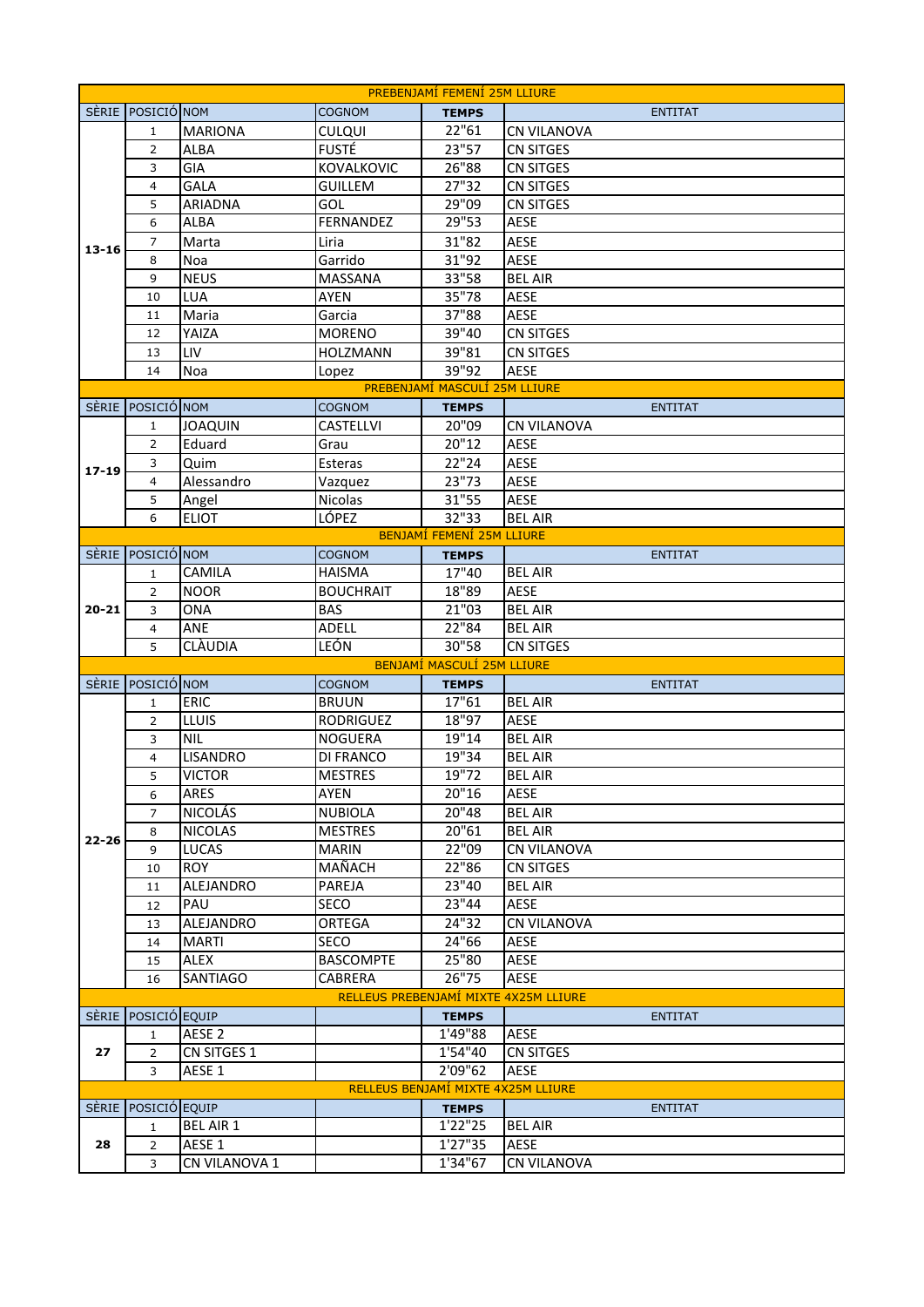| ALEVÍ FEMENÍ 50M PAPALLONA                                                                                   |                                       |                  |                           |                                        |                                      |  |  |  |
|--------------------------------------------------------------------------------------------------------------|---------------------------------------|------------------|---------------------------|----------------------------------------|--------------------------------------|--|--|--|
|                                                                                                              | SÈRIE POSICIÓ NOM                     |                  | <b>COGNOM</b>             | <b>TEMPS</b>                           | <b>ENTITAT</b>                       |  |  |  |
|                                                                                                              | $\mathbf{1}$                          | CARLA            | <b>CARNICER</b>           | 42"88                                  | <b>CN VILANOVA</b>                   |  |  |  |
| 30-32                                                                                                        | 2                                     | <b>NAIA</b>      | CORIA                     | 45"28                                  | <b>AESE</b>                          |  |  |  |
|                                                                                                              | 3                                     | <b>NOA</b>       | <b>RODRIGUEZ</b>          | 45"83                                  | <b>AESE</b>                          |  |  |  |
|                                                                                                              | 4                                     | TANIA            | FERHANI                   | 45"97                                  | <b>BEL AIR</b>                       |  |  |  |
|                                                                                                              | 5                                     | ANA              | SANCHEZ                   | 46"58                                  | AESE                                 |  |  |  |
|                                                                                                              | 6                                     | <b>ARIANA</b>    | OLANO                     | 46"85                                  | <b>BEL AIR</b>                       |  |  |  |
|                                                                                                              | $\overline{7}$                        | PAULA            | <b>BURGOS</b>             | 52"08                                  | <b>AESE</b>                          |  |  |  |
|                                                                                                              | 8                                     | <b>EMMA</b>      | <b>MARTOS</b>             | 53"24                                  | <b>BEL AIR</b>                       |  |  |  |
|                                                                                                              | 9                                     | SIVAN            | <b>HOLZMANN</b>           | 54"00                                  | <b>CN SITGES</b>                     |  |  |  |
|                                                                                                              | 10                                    | <b>MAYA</b>      | PEINADO                   | 56"22                                  | <b>CN SITGES</b>                     |  |  |  |
|                                                                                                              | ALEVÍ MASCULÍ 50M PAPALLONA           |                  |                           |                                        |                                      |  |  |  |
|                                                                                                              | SÈRIE POSICIÓ NOM                     |                  | <b>COGNOM</b>             | <b>TEMPS</b>                           | <b>ENTITAT</b>                       |  |  |  |
|                                                                                                              | 1                                     | DANIEL           | <b>CLEMENTE</b>           | 42"06                                  | <b>AESE</b>                          |  |  |  |
|                                                                                                              | 2                                     | <b>ADRIAN</b>    | <b>LOPEZ</b>              | 42"09                                  | <b>AESE</b>                          |  |  |  |
|                                                                                                              | 3                                     | SAMUEL           | MUÑOZ                     | 42"23                                  | <b>CN VILANOVA</b>                   |  |  |  |
|                                                                                                              | $\overline{4}$                        | <b>MARIO</b>     | <b>CRUZ</b>               | 47"43                                  | <b>AESE</b>                          |  |  |  |
|                                                                                                              | 5                                     | <b>HUGO</b>      | <b>GONZALEZ</b>           | 49"60                                  | <b>AESE</b>                          |  |  |  |
| 33-36                                                                                                        | 6                                     | <b>IMANOL</b>    | ARANGO                    | 51"12                                  | <b>CN VILANOVA</b>                   |  |  |  |
|                                                                                                              | 7                                     | <b>MAURO</b>     | <b>NAVARRO</b>            | 53"28                                  | <b>AESE</b>                          |  |  |  |
|                                                                                                              | 8                                     | <b>BIEL</b>      | <b>VELLET</b>             | 56"49                                  | <b>BEL AIR</b>                       |  |  |  |
|                                                                                                              | 9                                     | <b>MAURO</b>     | ARNAL                     | $\overline{1}$ '00"65                  | <b>BEL AIR</b>                       |  |  |  |
|                                                                                                              | 10                                    | <b>BALDO</b>     | <b>BALLESTER</b>          | 1'02"68                                | <b>BEL AIR</b>                       |  |  |  |
|                                                                                                              | 11                                    | <b>NICOLÁS</b>   | <b>BALLESTER</b>          | 1'04"71                                | <b>BEL AIR</b>                       |  |  |  |
|                                                                                                              | <b>INFANTIL FEMENÍ 100M PAPALLONA</b> |                  |                           |                                        |                                      |  |  |  |
| <b>SERIE</b>                                                                                                 | POSICIÓ NOM                           |                  | <b>COGNOM</b>             | <b>TEMPS</b>                           | <b>ENTITAT</b>                       |  |  |  |
|                                                                                                              | $\mathbf{1}$                          | LAURA            | <b>BORRELL</b>            | 1'40"98                                | <b>BEL AIR</b>                       |  |  |  |
|                                                                                                              | $\overline{2}$                        | <b>IRENE</b>     | <b>TENA</b>               | 1'45"04                                | <b>BEL AIR</b>                       |  |  |  |
| 37-38                                                                                                        | 3                                     | <b>ANNA</b>      | <b>GALLARDO</b>           | 1'46"01                                | <b>BELAIR</b>                        |  |  |  |
|                                                                                                              | $\overline{4}$                        | LOLA             | VERGÉS                    | 1'49"63                                | <b>CN SITGES</b>                     |  |  |  |
|                                                                                                              | 5                                     | TANIA            | <b>BRUUN</b>              | 1'52"49                                | <b>BEL AIR</b>                       |  |  |  |
|                                                                                                              | 6                                     | <b>INÉS</b>      | PEIRÓ                     | 1'52"81                                | <b>BEL AIR</b>                       |  |  |  |
|                                                                                                              |                                       |                  |                           | <b>INFANTIL MASCULÍ 100M PAPALLONA</b> |                                      |  |  |  |
|                                                                                                              | SÈRIE POSICIÓ NOM                     |                  | <b>COGNOM</b>             | <b>TEMPS</b>                           | <b>ENTITAT</b>                       |  |  |  |
|                                                                                                              | $\mathbf{1}$                          | TOM              | <b>MENARGUES</b>          | 1'50"52                                | <b>BEL AIR</b>                       |  |  |  |
| 39-40                                                                                                        | 2                                     | <b>TOM</b>       | SERRANO                   | 1'56"79                                | <b>BEL AIR</b>                       |  |  |  |
|                                                                                                              | $\overline{\mathbf{3}}$               | <b>IVAN</b>      | <b>MARTOS</b>             | 2'04"80                                | <b>BEL AIR</b>                       |  |  |  |
|                                                                                                              | 4                                     | <b>MALIK</b>     | CHERCHALI                 | 2'07"82                                | <b>BEL AIR</b>                       |  |  |  |
| CADET-JUVENIL FEMENÍ 100M PAPALLONA<br>POSICIÓ NOM                                                           |                                       |                  |                           |                                        |                                      |  |  |  |
| <b>SERIE</b>                                                                                                 |                                       | ABRIL            | <b>COGNOM</b><br>GONZÁLEZ | <b>TEMPS</b><br>1'27"22                | <b>ENTITAT</b><br><b>CN VILANOVA</b> |  |  |  |
|                                                                                                              | $\mathbf{1}$<br>2                     | <b>NORA</b>      | RUBIRA                    | 1'33"59                                | <b>CN VILANOVA</b>                   |  |  |  |
| 41-42                                                                                                        | 3                                     | <b>MARIONA</b>   | CARVAJAL                  | 1'39"55                                | <b>CN VILANOVA</b>                   |  |  |  |
|                                                                                                              | 4                                     | <b>LILY ROSE</b> | <b>BARON</b>              | 1'41"67                                | <b>BEL AIR</b>                       |  |  |  |
|                                                                                                              |                                       |                  |                           |                                        |                                      |  |  |  |
| CADET-JUVENIL MASCULÍ 100M PAPALLONA<br>SÈRIE POSICIÓ NOM<br><b>TEMPS</b><br><b>COGNOM</b><br><b>ENTITAT</b> |                                       |                  |                           |                                        |                                      |  |  |  |
|                                                                                                              | $\mathbf{1}$                          | <b>LEO</b>       | <b>BESSON</b>             | 1'19"94                                | <b>BEL AIR</b>                       |  |  |  |
| 43-44                                                                                                        | $\overline{2}$                        | AXEL             | <b>BOLEDA</b>             | 1'20"65                                | <b>BEL AIR</b>                       |  |  |  |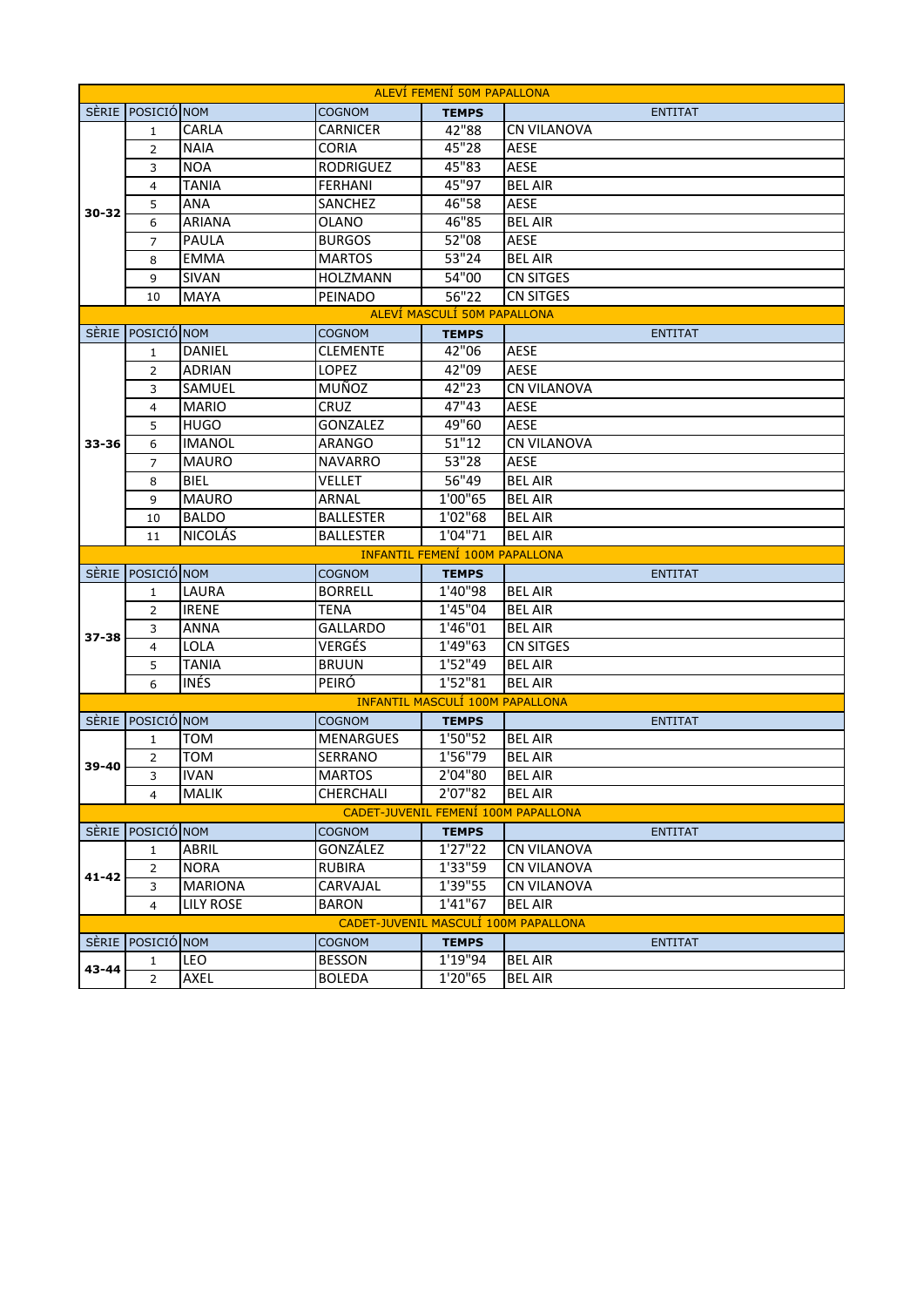| <b>ALEVÍ FEMENÍ 50M LLIURE</b>      |                   |                |                  |                                    |                           |  |  |
|-------------------------------------|-------------------|----------------|------------------|------------------------------------|---------------------------|--|--|
|                                     | SÈRIE POSICIÓ NOM |                | <b>COGNOM</b>    | <b>TEMPS</b>                       | <b>ENTITAT</b>            |  |  |
| $45 - 47$                           | $\mathbf{1}$      | CARLA          | <b>CARNICER</b>  | 35"31                              | <b>CN VILANOVA</b>        |  |  |
|                                     | 2                 | <b>NOA</b>     | <b>RODRIGUEZ</b> | 37"50                              | <b>AESE</b>               |  |  |
|                                     | 3                 | <b>NAIA</b>    | <b>CORIA</b>     | 37"50                              | <b>AESE</b>               |  |  |
|                                     | $\overline{4}$    | <b>ARIANA</b>  | <b>OLANO</b>     | 38"55                              | <b>BEL AIR</b>            |  |  |
|                                     | 5                 | <b>TANIA</b>   | <b>FERHANI</b>   | 39"22                              | <b>BEL AIR</b>            |  |  |
|                                     | 6                 | <b>SIVAN</b>   | <b>HOLZMANN</b>  | 40"05                              | <b>CN SITGES</b>          |  |  |
|                                     | 7                 | ANA            | <b>SANCHEZ</b>   | 40"72                              | <b>AESE</b>               |  |  |
|                                     | 8                 | <b>EMMA</b>    | <b>MARTOS</b>    | 41"92                              | <b>BEL AIR</b>            |  |  |
|                                     | 9                 | PAULA          | <b>BURGOS</b>    | 46"13                              | <b>AESE</b>               |  |  |
|                                     | 10                | <b>MAYA</b>    | PEINADO          | 46"99                              | <b>CN SITGES</b>          |  |  |
|                                     |                   |                |                  | ALEVÍ MASCULÍ 50M LLIURE           |                           |  |  |
|                                     | SÈRIE POSICIÓ NOM |                | <b>COGNOM</b>    | <b>TEMPS</b>                       | <b>ENTITAT</b>            |  |  |
|                                     | 1                 | <b>ADRIAN</b>  | <b>LOPEZ</b>     | 34"87                              | <b>AESE</b>               |  |  |
|                                     | 2                 | <b>DANIEL</b>  | <b>CLEMENTE</b>  | 35"06                              | <b>AESE</b>               |  |  |
|                                     | 3                 | SAMUEL         | MUÑOZ            | 38"87                              | <b>CN VILANOVA</b>        |  |  |
|                                     | $\overline{4}$    | <b>MARIO</b>   | <b>CRUZ</b>      | 40"45                              | <b>AESE</b>               |  |  |
|                                     | 5                 | <b>MAURO</b>   | ARNAL            | 40"87                              | <b>BEL AIR</b>            |  |  |
| 48-50                               | 6                 | <b>IMANOL</b>  | ARANGO           | 41"12                              | <b>CN VILANOVA</b>        |  |  |
|                                     | $\overline{7}$    | <b>HUGO</b>    | <b>GONZALEZ</b>  | 42"12                              | <b>AESE</b>               |  |  |
|                                     | 8                 | <b>MAURO</b>   | <b>NAVARRO</b>   | 43"11                              | <b>AESE</b>               |  |  |
|                                     | 9                 | <b>BIEL</b>    | VELLET           | 45"62                              | <b>BEL AIR</b>            |  |  |
|                                     | 10                | <b>BALDO</b>   | <b>BALLESTER</b> | 46"25                              | <b>BEL AIR</b>            |  |  |
|                                     | 11                | <b>NICOLÁS</b> | <b>BALLESTER</b> | 46"87                              | <b>BEL AIR</b>            |  |  |
|                                     |                   |                |                  | <b>INFANTIL FEMENÍ 100M LLIURE</b> |                           |  |  |
|                                     | SÈRIE POSICIÓ NOM |                | <b>COGNOM</b>    | <b>TEMPS</b>                       | <b>ENTITAT</b>            |  |  |
|                                     | $\mathbf{1}$      | LAURA          | <b>BORRELL</b>   | 1'17"65                            | <b>BEL AIR</b>            |  |  |
|                                     | $\overline{2}$    | <b>IRENE</b>   | <b>TENA</b>      | 1'26"49                            | <b>BEL AIR</b>            |  |  |
|                                     | 3                 | <b>TANIA</b>   | <b>BRUUN</b>     | 1'30"01                            | <b>BEL AIR</b>            |  |  |
| 52-53                               | $\overline{4}$    | <b>LOLA</b>    | VERGÉS           | 1'32''23                           | <b>CN SITGES</b>          |  |  |
|                                     | 5                 | INÉS.          | PEIRÓ            | 1'32''24                           | <b>BEL AIR</b>            |  |  |
|                                     | 6                 | <b>ANNA</b>    | <b>GALLARDO</b>  | 1'33"51                            | <b>BEL AIR</b>            |  |  |
|                                     | $\overline{7}$    | CARLA          | VALLVERDU        | 1'53"07                            | <b>CN VILANOVA</b>        |  |  |
| <b>INFANTIL MASCULÍ 100M LLIURE</b> |                   |                |                  |                                    |                           |  |  |
|                                     | SÈRIE POSICIÓ NOM |                | <b>COGNOM</b>    | <b>TEMPS</b>                       | <b>ENTITAT</b>            |  |  |
|                                     | $\mathbf{1}$      | TOM            | <b>SERRANO</b>   | 1'21''53                           | <b>BEL AIR</b>            |  |  |
|                                     | 2                 | <b>TOM</b>     | <b>MENARGUES</b> | 1'21"78                            | <b>BEL AIR</b>            |  |  |
| 54-55                               | 3                 | Daniel         | <b>Benavides</b> | 1'27"05                            | CLUB NATACIÓ L'HOSPITALET |  |  |
|                                     | 4                 | <b>MALIK</b>   | <b>CHERCHALI</b> | 1'30"56                            | <b>BEL AIR</b>            |  |  |
|                                     | 5                 | <b>IVAN</b>    | <b>MARTOS</b>    | 1'34"03                            | <b>BEL AIR</b>            |  |  |
|                                     | 6                 | <b>GABRIEL</b> | <b>REY</b>       | 1'52"18                            | <b>CN VILANOVA</b>        |  |  |